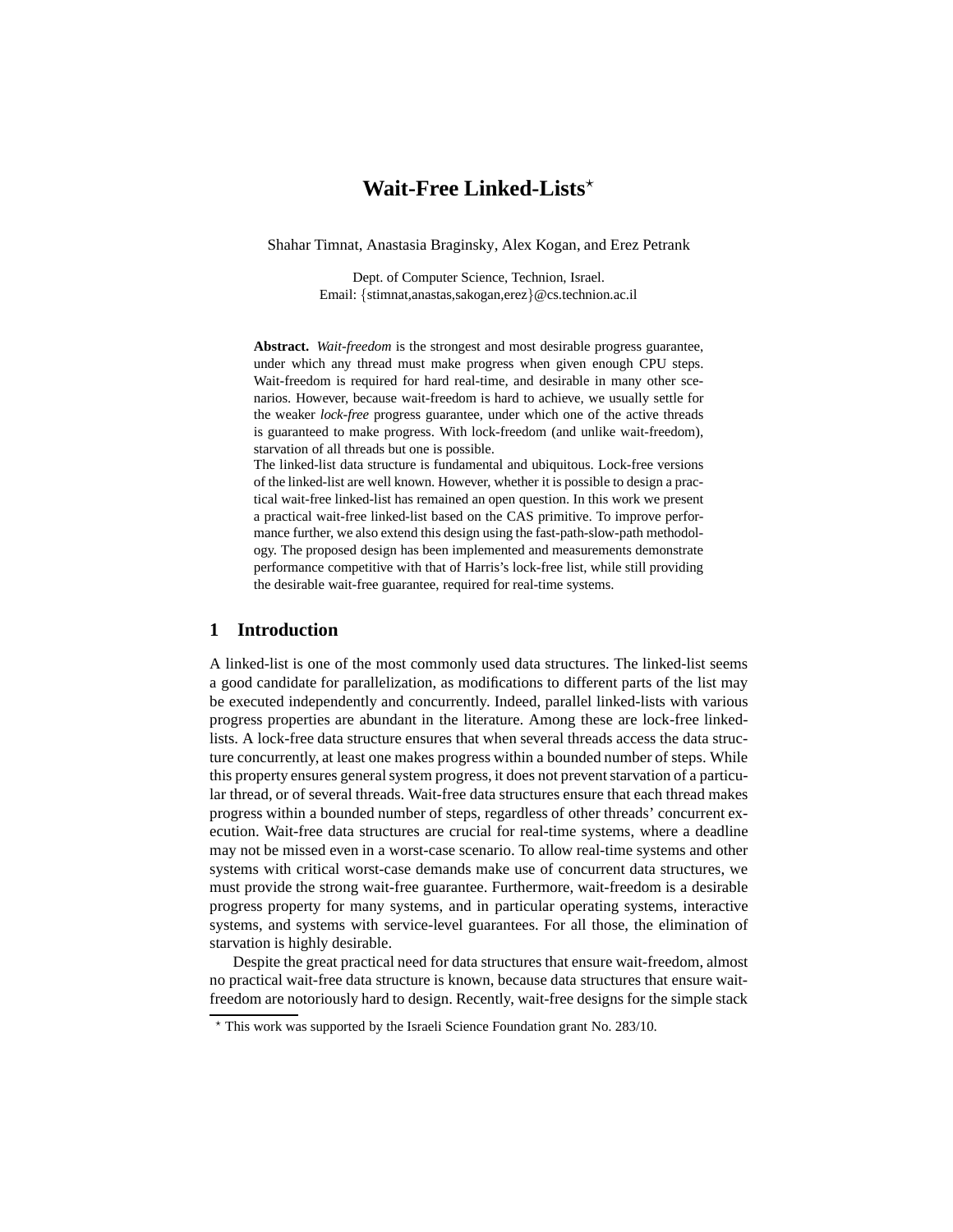and queue data structures appeared in the literature [7, 2]. Wait-free stack and queue structures are not easy to design, but they are considered less challenging as they present limited parallelism, i.e., a limited number of contention points (the head of the stack, and the head and the tail of the queue). We are not aware of any practical wait-free design for any other data structure that allows multiple concurrent operations to occur simultaneously. In particular, to the best of our knowledge, there is no wait-free linkedlist algorithm available in the literature except for algorithms of universal constructions, which do not provide practical efficiency.

The main contribution of this work is a practical, linearizable, fast and wait-free linked-list. Our construction builds on the lock-free linked-list of Harris [4], and extends it using a helping mechanism to become wait-free. The main technical difficulty is making sure that helping threads perform each operation correctly, apply each operation exactly once, and return a consistent result (of success or failure) according to whether each of the threads completed the operation successfully. This task is non-trivial and it is what makes wait-free algorithms notoriously hard to design. Our design deals with several races that come up, and a proof of correctness makes sure that no further races exist. Some of our techniques may be useful in future work, especially the *success bit* introduced to determine the owner of a successful operation. Next, we extend our design using the fast-path-slow-path methodology of Kogan and Petrank [8], in order to make it even more efficient, and achieve performance that is almost equivalent to that of the lock-free linked-list of Harris. Here, the idea is to combine both lock-free and wait-free algorithms so that the (lock-free) fast path runs with (almost) no overhead, but is able to switch to the (wait-free) slow path when contention interferes with its progress. It is also important that both paths are able to run concurrently and correctly. Combining the newly obtained wait-free linked-list with the existing lock-free linked-list of Harris is an additional design challenge that is, again, far from trivial.

We have implemented the new wait-free linked-list and compared its efficiency with that of Harris's lock-free linked-list. Our first design(slightly optimized) performs worse by a factor of 1.5 when compared to Harris's lock-free algorithm. This provides a practical, yet not optimal, solution. However, the fast-path-slow-path extension reduces the overhead significantly, bringing it to just 2-15 percents. This seems a reasonable price to pay for obtaining a data structure with the strongest wait-free guarantee, providing nonstarvation even in worst-case scenarios, and making it available for use with real-time systems.

We begin in Section 2 with an overview of the algorithm and continue in Section 3 with a detailed description of its most complex operation and crucial parts. Highlights of the correctness proof appear in Section 4. The linearization points of the algorithm are specified in Section 5. We give an overview of the fast-path-slow-path extension of the algorithm in Section 6, and Section 7 presents the performance measurements. In a full version of this work [11] we also provide details about the fast-path-slow-path implementation, the entire pseudo-code, and a full correctness proof for the algorithm.

#### **1.1 Background and Related Work**

The first lock-free linked-list was presented by Valois [12]. A simpler and more efficient lock-free algorithm was designed by Harris [4], and Michael [9] added a hazard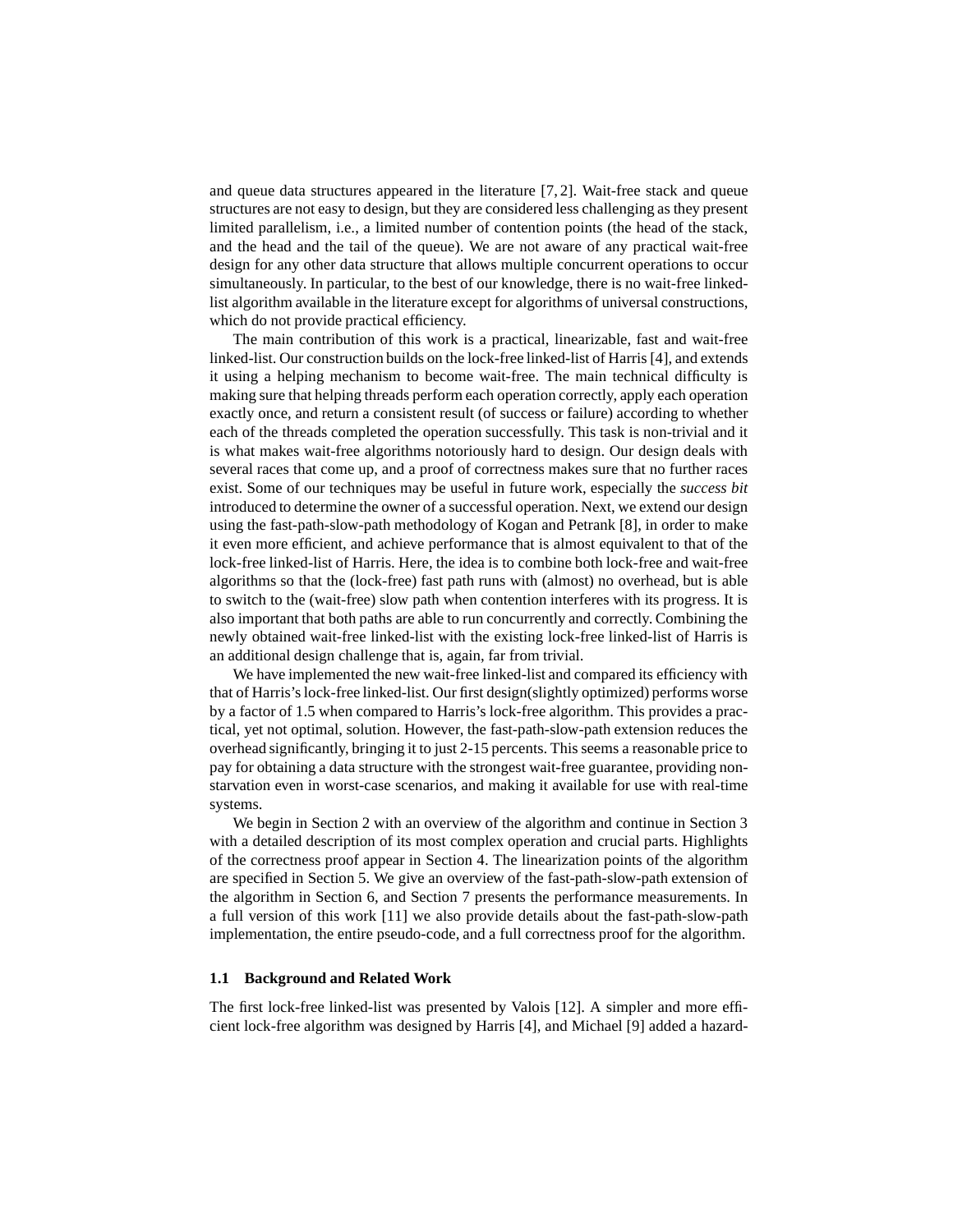pointers mechanism to allow lock-free memory management for this algorithm. Fomitchev and Rupert achieved better theoretical complexity in [3]. Herlihy and Shavit implemented a variation of Harris's algorithm [6], and we used this implementation both for comparison and as the basis for the Java code we developed.

Wait-free queues were presented in [7, 2]. A different approach for building concurrent lock-free or wait-free data structures is the use of universal constructions [5, 6, 1]. However, universal constructions (at least for the linked-list) are not efficient enough to be applied in practice, and are often non-scalable.

Recently, Kogan and Petrank [8] presented the fast-path-slow-path technique mentioned above. We use the fast-path-slow-path methodology in this work to achieve an efficient and wait-free linked-list.

Our wait-free linked-list design follows the traditional practice, in which concurrent linked-list data structures realize a sorted list, where each key may only appear once in the list [3, 4, 6, 12]. A brief announcement of this work appeared in [10].

# **2 An Overview of the Algorithm**

Before getting into the technical details (in Section 3) we provide an overview of the design. The wait-free linked-list supports three operations: INSERT, DELETE, and CON-TAINS. All of them run in a wait-free manner. The underlying structure of the linked-list is depicted in Figure 2. Similarly to Harris's linked-list, our list contains sentinel head and tail nodes, and the next pointer in each node can be marked using a special mark bit, to signify that the entry in the node is logically deleted.

To achieve wait-freedom, our list employs a helping mechanism. Before starting to execute an operation, a thread starts by publishing an *Operation Descriptor*, in a special state array, allowing all the threads to view the details of the operation it is executing. Once an operation is published, all threads may try to help execute it. When an operation is completed, the result is reported to the state array, using a CAS which replaces the existing operation descriptor with one that contains the result.

A top-level overview of the insert and delete operations is provided in Figure 1. When a thread wishes to INSERT a key k to the list, it first allocates a new node with

- 1: boolean insert(key)
- 2: Allocate a new node (without help)
- 3: Publish the operation (without help)
- 4: Search for a place to insert the node
- 5: If key already exists, return with failure
- 6: Direct the new node's next pointer
- 7: Insert the node(by modifying its predecessor)
- 8: Return with Success
- 1: boolean delete(key)
- 2: Publish the operation (without help)
- 3: Search for the victim node to delete
- 4: If key doesn't exist, return with failure
- 5: Announce the victim node in the state array
- 6: Mark the victim's pointer to logically delete it
- 7: Physically remove the victim node
- 8: Report that the victim node has been removed
- 9: Compete for success (without help)

**Fig. 1.** Insert and delete overview

key *k*, and then publishes an operation descriptor with a pointer to the new node. The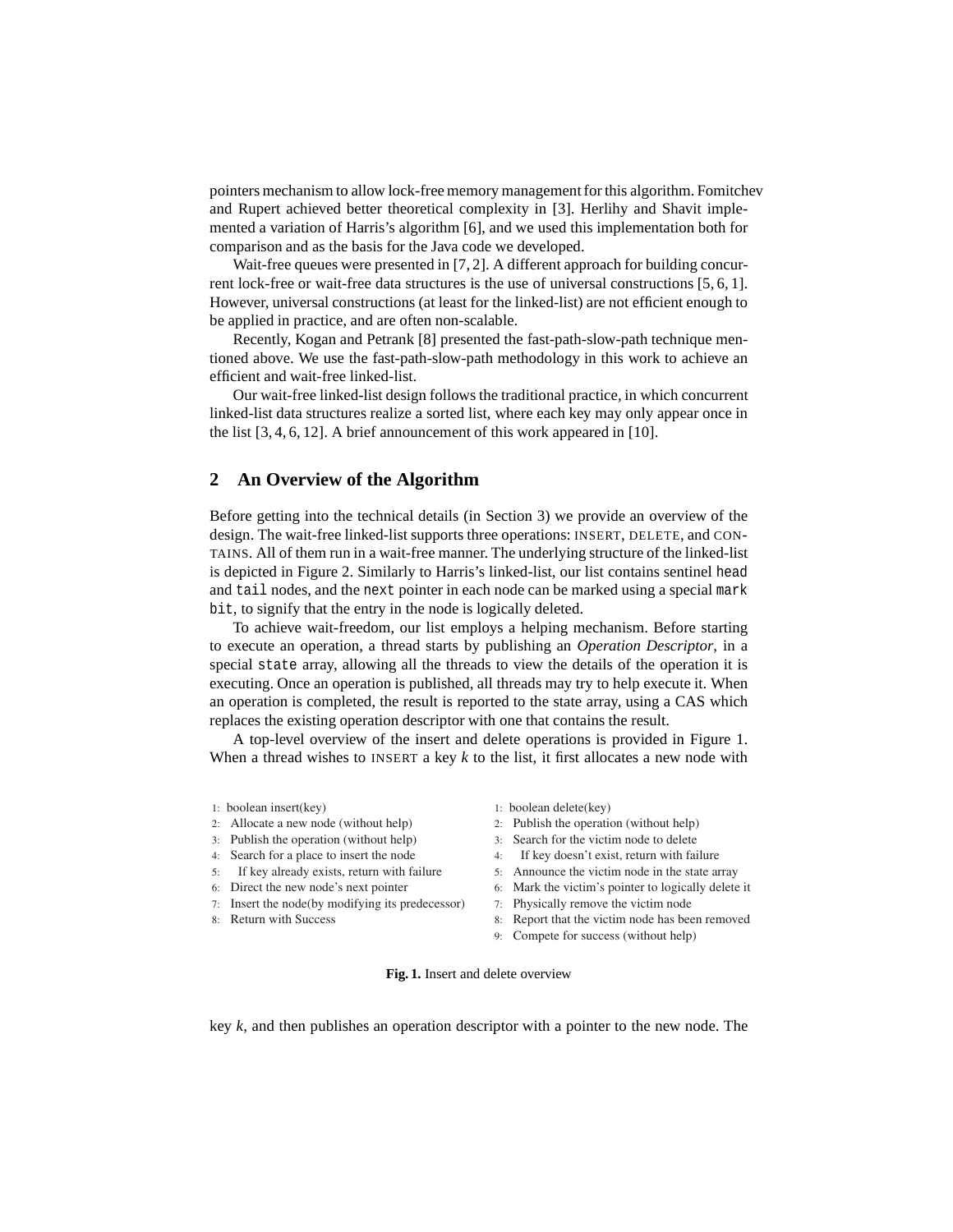rest of the operation can be executed by any of the threads in the system, and may also be run by many threads concurrently. Any thread that executes this operation starts by searching for a place to insert the new node. This is done using the search method, which, given a key *k*, returns a pair of pointers, *prev* and *curr*. The prev pointer points to the node with the highest key smaller than  $k$ , and the curr pointer points to the node with the smallest key larger than or equal to  $k$ . If the returned curr node holds a key equal to the key on the node to be inserted, then failure is reported. Otherwise the node should be inserted between prev and curr. This is done by first updating the new node's next pointer to point to curr, and then updating prev's next field to point to it. Both of these updates are done using a CAS to prevent race conditions, and the failure of any of these CASes will cause the operation to restart from the search method. Finally, after that node has been inserted, success is reported.

While the above description outlines the general process of inserting a node, the actual algorithm is a lot more complex, and requires care to avoid problematic races that can make things go wrong. In addition, there is also a potential ABA problem that requires the use of a version mark on the next pointer field<sup>1</sup>. We discuss these and other potential races in Section 3.4.

When a thread wishes to DELETE a key *k* from the list, it starts by publishing the details of its operation in the state array. The next steps can be then executed by any of the threads in the system until the last step, which is executed only by the thread that initiated the operation, denoted the *owner thread*. The DELETE operation is executed (or helped) in two stages. First, the *victim* node to be deleted is chosen. To do this, the search method is invoked. If no node with the key *k* is found, failure is reported. Otherwise, the victim node is *announced* in the state array. This is done by replacing the state descriptor that describes this operation to a state descriptor that has a pointer to the victim node. This announcement helps to ascertain that concurrent helping threads will not delete two different nodes, as the victim node for this operation is determined to be the single node that is announced in the operation descriptor. In the second stage, deletion is executed similarly to Harris's linked-list: the victim node's next field is marked, and then it is physically removed from the list. The victim node's removal is then reported back to the state array.

However, since multiple threads execute multiple operations, and as it is possible that several operations attempt to DELETE the same node, it is crucial that exactly one operation be declared as successfully deleting the node's key and that the others return failure. An additional (third) stage is required in order to consistently determine which operation can be considered successful. This step is executed only by the owner threads, and is given no help. The threads that initiated the concurrent delete operations compete among themselves for the ownership of the deletion. To this end, an extra success-bit designated for this purpose is added to each node in the list. The thread that successfully CASes this bit from false to true is the only one that reports success for this deletion. We believe that using an extra bit to determine an ownership of an operation is a useful mechanism for future wait-free constructions as well. This mechanism is further explained in Section 3.5.

<sup>&</sup>lt;sup>1</sup> The versioning method provides a simple solution to the ABA problem. A more involved solution that does not require a versioned pointer appears in the full version of this paper [11].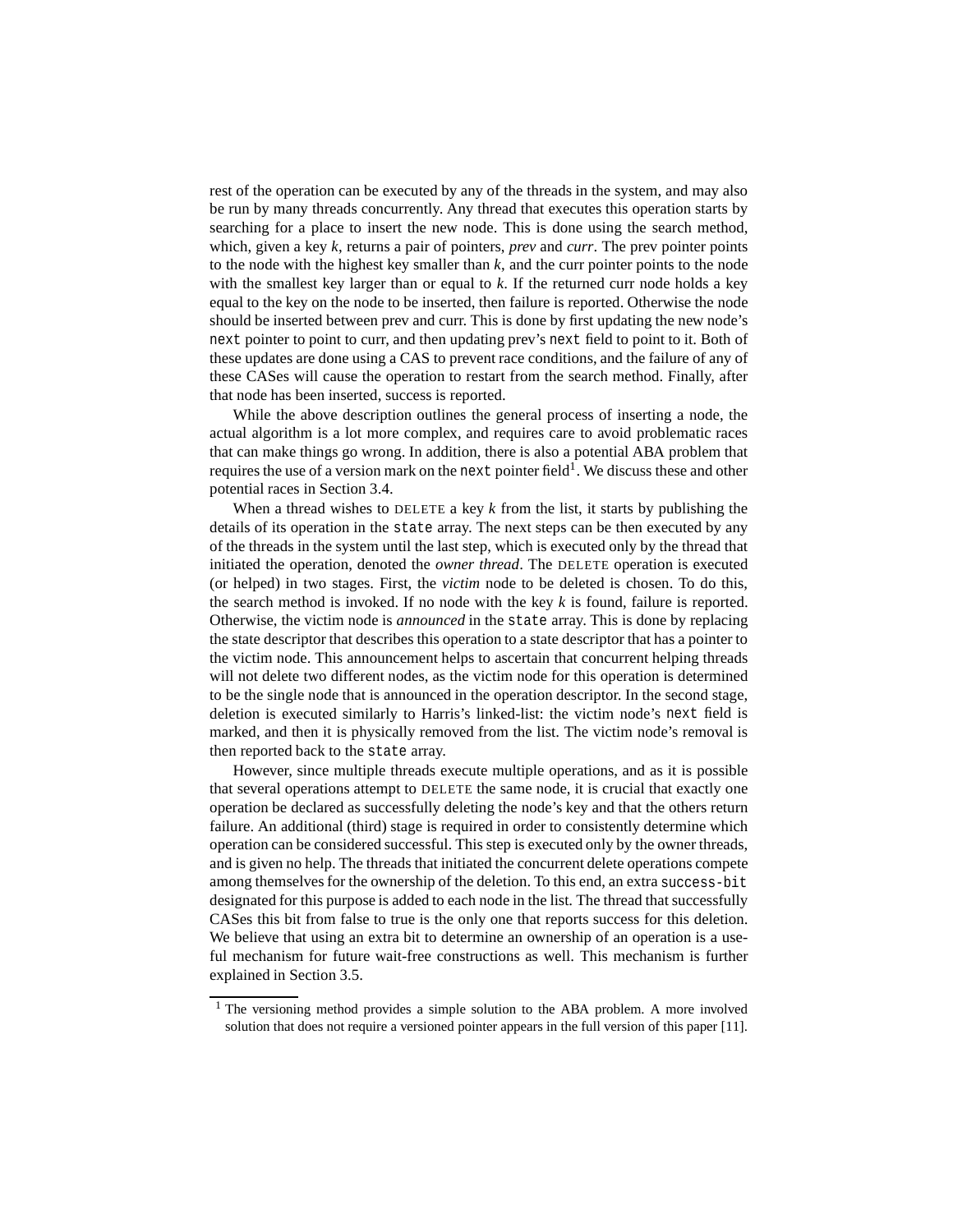The CONTAINS operation is much simpler than the other two. It starts by publishing the operation. Any helping thread will then search for it in the list, reporting success (on the operation record) if the key was found, or failure if it was not.

# **3 The Algorithm**

In this section we present the details of the algorithm. We fully describe the list structure, the helping mechanism, and the SEARCH and INSERT operations. The INSERT operation is the most complicated part of the algorithm. A detailed description of the DELETE and CONTAINS operations appears in the full version of this paper [11]. We also include in this section a detailed description of the success-bit technique used in the DELETE operation, as we believe this mechanism can be useful for future work.

### **3.1 The Underlying Data Structures**



**Fig. 2.** General structure

The structure of the linked-list is depicted in Figure 2. A node of the linked list consists of three fields: a key, a success bit to be used when deleting this node, and a special pointer field. The special pointer field has its least significant bit used by the algorithm for signaling between threads. In addition, this pointer is versioned, in the sense that there is a counter associated with it (in an adjacent word) and each modification of it (or of its special bit) increments the counter. The modification and counter increment are assumed to be atomic. This can be implemented by squeezing all these fields into a single word, and limiting the size of the counter and pointer, or by using a double-word compare-and-swap when the platform allows. Alternatively, one can allocate a "pointer object" containing all these fields and bits, and then atomically replace the existing pointer object with a new one. The latter approach is commonly used with Java lock-free implementations, and we use it as well.

In addition to the nodes of the list, we also maintain an array with an operationdescriptor for each thread in the system. The OpDesc entry for each thread describes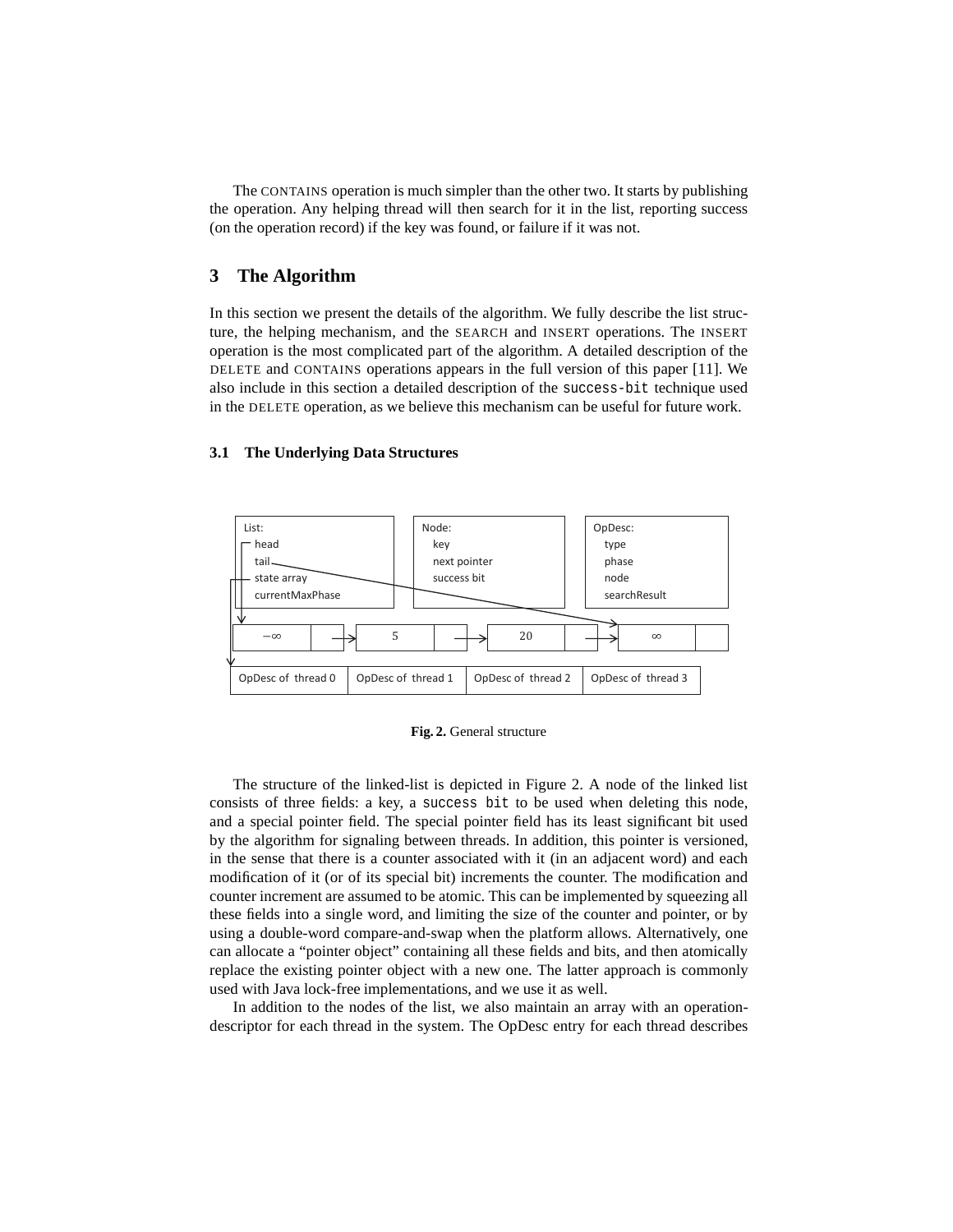its current state. It consists of a phase field phase, the OpType field signifying which operation is currently being executed by this thread, a pointer to a node, denoted node, which serves the insert and delete operations, and a pair of pointers (*prev*,*curr*), for recording the result of a search operation. Recall that the result of a SEARCH operation of a key, *k*, is a pair of pointers denoted *prev* and *curr*, as explained in Section 2 above.

| The possible values for the operation type (OpType) in the operation descriptor state are: |                                                                       |  |  |
|--------------------------------------------------------------------------------------------|-----------------------------------------------------------------------|--|--|
| insert                                                                                     | asking for help in inserting a node into the list.                    |  |  |
| search delete                                                                              | asking for help in finding a node with the key we wish to delete.     |  |  |
| asking for help in marking a node as deleted (by tagging its<br>execute delete             |                                                                       |  |  |
|                                                                                            | next pointer) and unlinking it from the list.                         |  |  |
| contains                                                                                   | asking for help in finding out if a node with the given key exists.   |  |  |
| success                                                                                    | operation was completed successfully.                                 |  |  |
| operation failed (deletion of a non-existing key<br>failure                                |                                                                       |  |  |
|                                                                                            | or insertion of an existing key).                                     |  |  |
|                                                                                            | determine delete decide if a delete operation completed successfully. |  |  |

The first four states in the above list are used to request help from other threads. The last three states indicate steps in the executions in which the thread does not require any help. The linked-list also contains an additional long field, currentMaxPhase, to support the helping mechanism, as described in Subsection 3.2.

#### **3.2 The Helping Mechanism**

Before a thread starts executing an operation, it first selects a phase number larger than all previously chosen phase numbers. The goal of assigning a phase number to each operation is to let new operations make sure that old operations receive help and complete before new operations are executed. This ensures non-starvation. The phase selection mechanism ensures that if operation  $O_2$  arrives strictly later than operation  $O_1$ , i.e.,  $O_1$ receives a phase number before  $O_2$  starts selecting its own phase number, then  $O_2$  will receive a higher phase number. The phase selection procedure is executed in the MAX-PHASE method depicted in Figure 3. Note that although a CAS is used in this method, the success of this CAS is not checked, thus preserving wait-freedom. If the CAS fails, it means that another thread increased the counter concurrently, which is sufficient for the phase numbering. After selecting a phase number, the thread publishes the operation by updating its entry in the state array. It then goes through the array, helping all operations with a phase number lower than or equal to its own. This ensures wait-freedom: a delayed operation eventually receives help from all threads and soon completes. See Figure 3 for the pseudo-code.

#### **3.3 The Search Methods**

The CONTAINS method, which is part of the data structure interface, is used to check whether a certain key is a part of the list. The SEARCH method is used (internally) by the INSERT, DELETE, and CONTAINS methods to find the location of a key and perform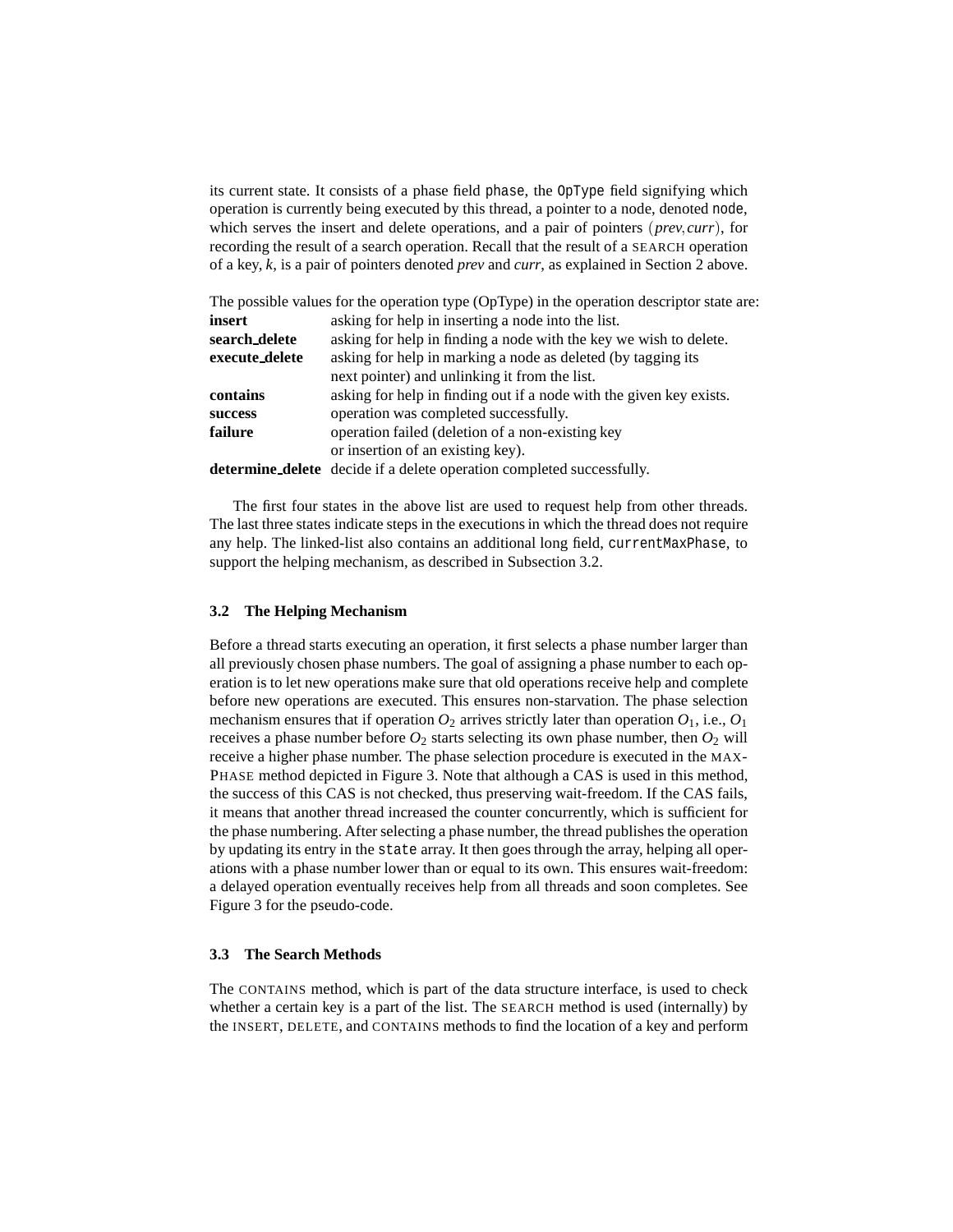|     | 1: private long maxPhase() {                                       |          | 28: private Window search (int key, int tid, long                |
|-----|--------------------------------------------------------------------|----------|------------------------------------------------------------------|
| 2:  | long result = $currentMaxPhase.get();$                             |          | phase) $\{$                                                      |
| 3:  | currentMaxPhase.compareAndSet                                      | 29:      | Node $pred = null$ , $curr = null$ , $succ = null$ ;             |
| 4:  | $(result, result+1);$                                              |          | boolean <sup>[]</sup> marked = {false}; boolean snip;            |
| 5:  | return result; $\}$                                                |          | retry : while (true) $\{$                                        |
| 6:  |                                                                    | 32:      | $pred = head;$                                                   |
|     | 7: private void help(long phase) {                                 |          | $curr = pred.next.getReference();$                               |
| 8:  | for (int i = 0; i < state.length(); i++) {                         | 34:      | while (true) $\{$                                                |
| 9:  | OpDesc desc = state.get(i);                                        | 35:      | $\triangleright$ Reading both the ref and the mark:              |
| 10: | if (desc.phase $\leq$ = phase) {<br>$\triangleright$ help older op | 36:      | $succ = curr.next.get(maxked);$                                  |
| 11: | if (desc.type = $OpType.insert$ ) {                                | 37:      | while (marked[0]) $\{$<br>$\triangleright$ logically deleted     |
| 12: | helpInsert(i, desc.phase);                                         | 38:      | $\triangleright$ Attempt to physically remove curr:              |
| 13: | $\}$ else if                                                       | 39:      | $snip = pred.next.compileAndSet$                                 |
| 14: | $desc.\text{type} == \text{OpType}.\text{search}\_\text{delete}$   | 40:      | (curr, succ, false, false);                                      |
| 15: | $\parallel$ desc.type == OpType.execute_delete) {                  | 41:      | if (!isSearchStillPending(tid,phase))                            |
| 16: | helpDelete(i, desc.phase);                                         | 42:      | return null:<br>$\triangleright$ to ensure wait-freedom.         |
| 17: | } else if (desc.type = $OpType. contains$ ) {                      | 43:      | if (!snip) continue retry; $\triangleright$ list changed         |
| 18: | helpContains(i, desc.phase);                                       | 44:      | $\triangleright$ advance curr<br>$curr = succ;$                  |
| 19: | $\{\}$ } } }                                                       | 45:      | $succ = curr.next.get(maxked);$<br>$\triangleright$ and succ     |
| 20: |                                                                    | 46:      | ł                                                                |
|     | 21: private boolean is Search Still Pending (int tid.              | 47:      | if (curr.key $>=$ key)<br>$\triangleright$ window found          |
|     | long ph $) \{$                                                     | 48:      | return new Window(pred, curr);                                   |
| 22: | OpDesc curr = state.get(tid);                                      | 49:      | $pred = curr$ ; $curr = succ$ ;<br>$\triangleright$ advance both |
| 23: | return (curr.type = $OpType.insert$ )                              | 50:      | $\left\{ \right\}$                                               |
| 24: | $curr_type == OpType.search_delete$                                | 51:      | - }                                                              |
| 25: | $curr_type == OpType.execute_delete   $                            | $52: \}$ |                                                                  |
| 26: | curr.type==OpType.contains) & &                                    | 53:      |                                                                  |
| 27: | curr.phase $==$ ph; }                                              | 54:      |                                                                  |
|     |                                                                    |          |                                                                  |

**Fig. 3.** The help and search methods

some maintenance during the search. It is actually nearly identical to the original lockfree SEARCH method. The SEARCH method takes a key and returns a pair of pointers denoted *window*: pred, which points to the node containing the highest key less than the input key, and curr, which points to the node containing the lowest key higher than or equal to the requested key. When traversing through the list, the SEARCH method attempts to physically remove any node that is logically deleted. If the remove attempt fails, the search is restarted from the head of the list. This endless attempt to fix the list seems to contradict wait-freedom, but the helping mechanism ensures that these attempts eventually succeed. When an operation delays long enough, all threads reach the point at which they are helping it. When that happens, the operation is guaranteed to succeed. The SEARCH operation will not re-iterate if the operation that executes it has completed, which is checked using the ISSEARCHSTILLPENDING method. If the associated operation is complete, then the SEARCH method returns a null. The pseudocode for the search method is depicted in Figure 3.

#### **3.4 The Insert Operation**

Designing operations for a wait-free algorithm requires dealing with multiple threads executing each operation, which is substantially more difficult than designing a lock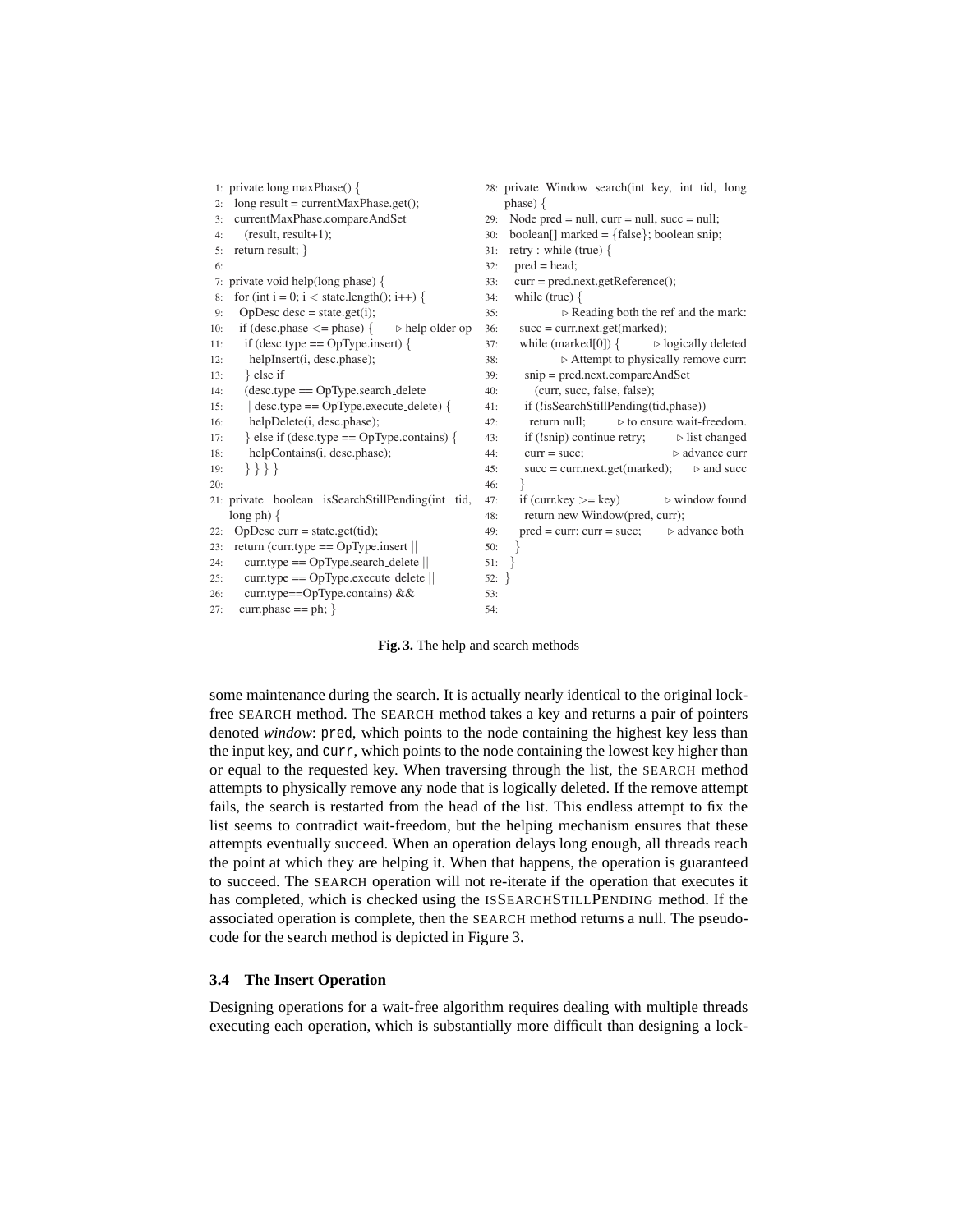free operation. In this section, we present the insert operation and discuss some of the races that occur and how we handle them. The basic idea is to coordinate the execution of all threads using the operation descriptor. But more actions are required, as explained below. Of-course, a proof is required to ensure that all races have been handled. The pseudo-code of the INSERT operation is provided in Figure 4. The thread that initiates the operation is denoted *the operation owner*. The *operation owner* starts the INSERT method by selecting a phase number, allocating a new node with the input key, and installing a link to it in the state array.

Next, the thread (or any helping thread) continues by searching the list for a location where the node with the new key can be inserted (Line 17 in the method HELPINSERT). In the original lock-free linked-list, finding a node with the same key is interpreted as failure. However, in the presence of the helping mechanism, it is possible that some other thread that is helping the same operation has already inserted the node but has not yet reported success. It is also possible that the node we are trying to insert was already inserted and then deleted, and then a different node, with the same key, was inserted into the list. To identify these cases, we check the node that was found in the search. If it is the same node that we are trying to insert, then we know that success should be reported. We also check if the (next field of the) node that we are trying to insert is *marked* for deletion. This happens if the node was already inserted into the list and then removed. In this case, we also report success. Otherwise, we attempt to report failure. If there is no node found with the same key, then we can try to insert the node between pred and curr. But first we check to see if the node was already inserted and deleted (line 35), in which case we can simply report success.

The existence of other threads that help execute the same operation creates various races that should be properly handled. One of them, described in the next paragraph, requires the INSERT method to proceed with executing something that may seem redundant at first glance. The INSERT method creates a state descriptor identical to the existing one and atomically replaces the old one with the new one (Lines 42–45). The replacement foils all pending CAS operations by other threads on this state descriptor, and avoids confusion as to whether the operation succeeds or fails. Next, the method executes the actual insertion of the node into the list (Lines 46–48) and it attempts to report success (Lines 49–52). If any of the atomic operations fail, the insertion starts from scratch. The actual insertion into the list (Lines 46–48) is different from the insertion in the original lock-free linked-list. First, the next pointer in the new node is not privately set, as it is now accessible by all threads that help the insert operation. It is set by a CAS which verifies that the pointer has not changed since before the search. Namely, the old value is read in Line 16 and used as the expected value in the CAS of Line 46. This verification avoids another race, which is presented below. Moreover, the atomic modification of the next pointer in the previous node to point to the inserted node (Lines 47–48) uses the version of that next pointer to avoid the ABA problem. This is also justified below.

Let us first present the race that justifies the (seemingly futile) replacement of the state descriptor in Lines  $42-45$ . Suppose Thread  $T_1$  is executing an INSERT operation of a key  $k$ .  $T_1$  finds an existing node with the key  $k$  and is about to report failure.  $T_1$ then gets stalled for a while, during which the other node with the key *k* is deleted and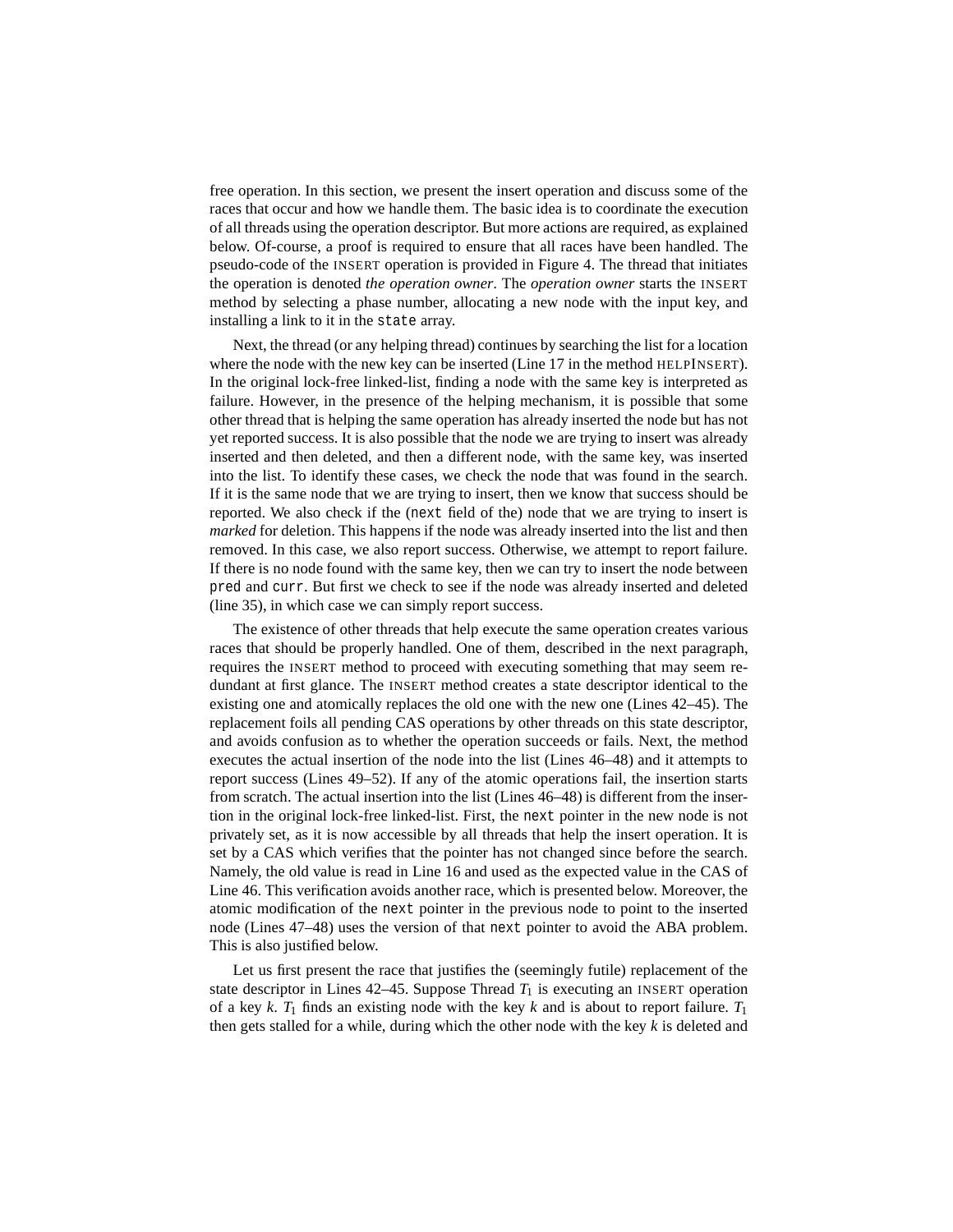1: public boolean insert(int tid, int key) { 2: long phase = maxPhase();  $\triangleright$  getting the phase for the op 3: Node newNode = new Node(key);  $\triangleright$  allocating the node 4: OpDesc op = new OpDesc(phase, OpType.insert, newNode,null); 5: state.set(tid, op); ⊳ publishing the operation 6: help(phase);  $\triangleright$  when finished - no more pending operation with lower or equal phase 7: return state.get(tid).type == OpType.success; 8: } 9: 10: private void helpInsert(int tid, long phase) { 11: while (true) { 12: OpDesc op = state.get(tid); 13: if (!(op.type == OpType.insert && op.phase == phase)) 14: return; return; ⊳ the op is no longer relevant, return 15: Node node = op.node; ⇒ getting the node to be inserted 16: Node node\_next = node.next.getReference(); 17: Window window = search(node.key,tid,phase); 18: if (window == null) ⊳ operation is no longer pending 19: return; 20: if (window.curr.key == node.key) {  $\triangleright$  chance of a failure 21: if ((window.curr==node)||(node.next.isMarked())){ ⊳ success 22: OpDesc success = 23: new OpDesc(phase, OpType.success, node, null); 24: if (state.compareAndSet(tid, op, success)) 25: return; 26: } 27: else { $\triangleright$  the node was not yet inserted - failure 28: OpDesc fail=new OpDesc(phase,OpType.failure,node,null); 29: ⊳ the following CAS may fail if search results are obsolete: 30: if (state.compareAndSet(tid, op, fail)) 31: return;  $32:$  } 33: } 34: else { 35: if (node.next.isMarked()){ ⊳ already inserted and deleted 36: OpDesc success = 37: new OpDesc(phase, OpType.success, node, null); 38: if (state.compareAndSet(tid, op, success)) 39: return;  $40:$ 41: int version = window.pred.next.getVersion();  $\triangleright$  read version.<br>42: OpDesc new OpDesc(phase.OpType.insert.node.null): OpDesc newOp=new OpDesc(phase,OpType.insert,node,null); 43: ⊲ preventing another thread from reporting a failure: 44: if (!state.compareAndSet(tid, op, newOp)) 45: continue; ⊲ operation might have already reported as failure 46: node.next.compareAndSet(node next,window.curr,false,false); 47: if (window.pred.next.compareAndSet 48: (version, node.next.getReference(), node, false, false)) { 49: OpDesc success = 50: new OpDesc(phase, OpType.success, node, null); 51: if (state.compareAndSet(tid, newOp, success)) 52: return; 53: } 54: } 55: } 56: }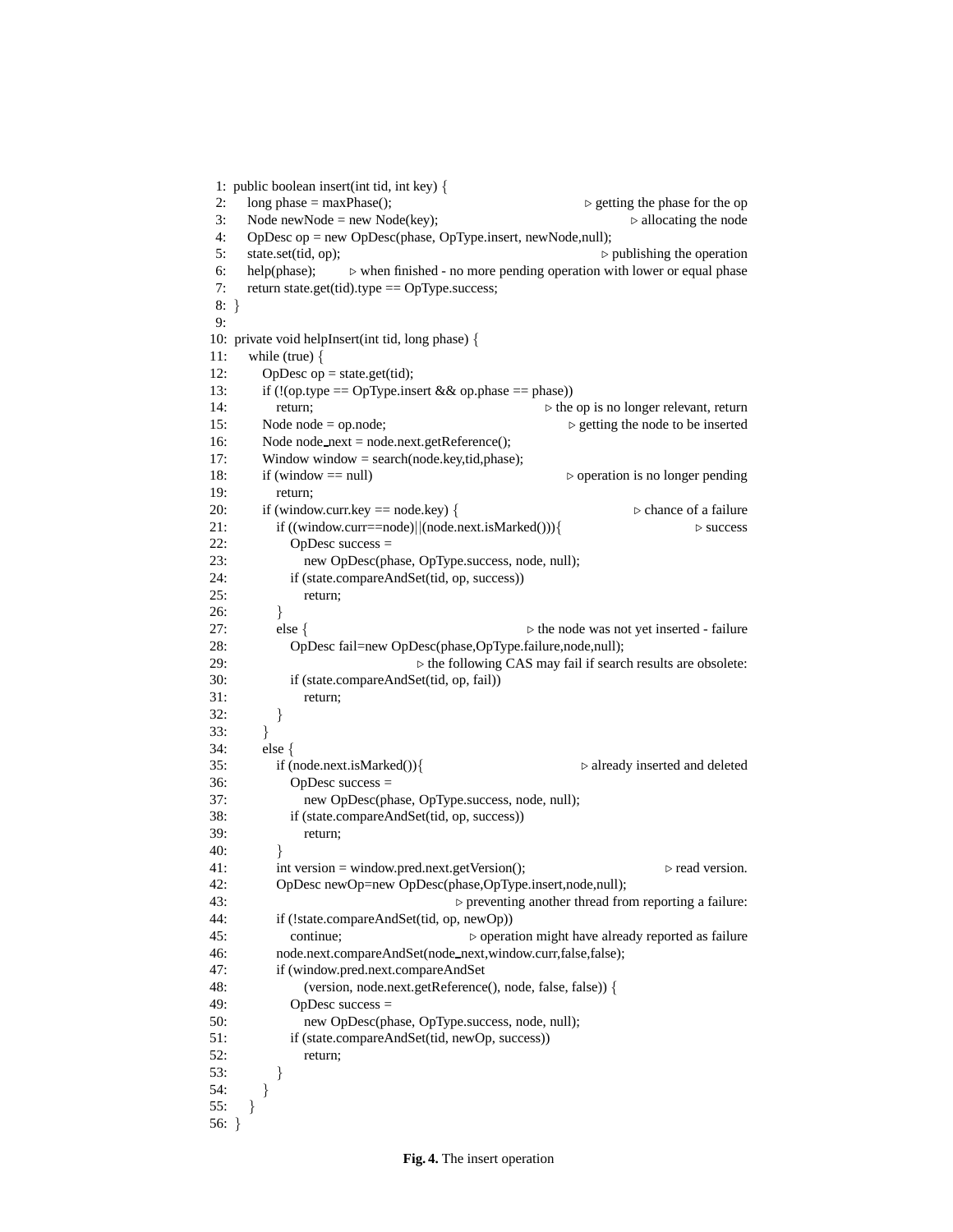a different thread,  $T_2$ , helping the same INSERT operation that  $T_1$  is executing, does find a proper place to insert the key  $k$ , and does insert it, but at that point  $T_1$  regains control and changes the descriptor state to erroneously report failure. This sequence of events is bad, because a key has been inserted but failure has been reported. To avoid such a scenario, upon finding a location to insert  $k$ ,  $T_2$  modifies the operation descriptor to ensure that no stalled thread can wake up and succeed in writing a stale value into the operation descriptor.

Next, we present a race that justifies the setting of the next pointer in the new node (Line 46). The INSERT method verifies that this pointer has not been modified since it started the search. This is essential to avoid the following scenario. Suppose Thread  $T_1$  is executing an INSERT of key  $k$  and finds a place to insert the new node  $N$  in between a node that contains  $k - 1$  and a node that contains  $k + 2$ . Now  $T_1$  gets stalled for a while and *T*2, helping the same INSERT operation, inserts the node *N* with the key *k*, after which it also inserts another new node with key  $k + 1$ , while  $T_1$  is stalled. At this point, Thread  $T_1$  resumes without knowing about the insertion of these two nodes. It modifies the next pointer of *N* to point to the node that contains  $k + 2$ . This modification immediately foils the linked-list because it removes the node that contains  $k+1$  from the list. By making  $T_1$  replace the next field in  $N$  atomically only if this field has not changed since before the search, we know that there could be no node between *N* and the node that followed it at the time of the search.

Finally, we justify the use of a version for the next pointer in Line 47, by showing an ABA problem that could arise when several threads help executing the same insert operation. Suppose Thread  $T_1$  is executing an INSERT of the key  $k$  into the list. It searches for a location for the insert, finds one, and gets stalled just before executing Line 47. While  $T_1$  is stalled,  $T_2$  inserts a different  $k$  into the list. After succeeding in that insert,  $T_2$  tries to help the same insert of *k* that  $T_1$  is attempting to perform.  $T_2$  finds that *k* already exists and reports failure to the state descriptor. This should terminate the insertion that  $T_1$  is executing with a failure report. But suppose further that the other  $k$ is then removed from the list, bringing the list back to exactly the same view as  $T_1$  saw before it got stalled. Now  $T_1$  resumes and the CAS of Line 47 actually succeeds. This course of events is bad, because a key is inserted into the list while a failure is reported about this insertion. This is a classical ABA problem, and we solve it using versioning of the next pointer. The version is incremented each time the next pointer is modified. Therefore, the insertion and deletion of a different  $k$  key while  $T_1$  is stalled cannot go unnoticed.

#### **3.5 The Success Bit Technique**

Helping DELETE is different from helping INSERT in the sense that the help method in this case does not execute the entire DELETE operation to its completion. Instead, it stops before determining the success of the operation, and lets the operation owner decide whether its operation was successful. Note that this does not foil wait-freedom, as the operation owner will never get stuck on deciding whether the operation was successful. When the help method returns, there are two possibilities. The simpler possibility is that the requested key was not found in the list. Here it is clear that the operation failed and in that case the state is changed by the helper to a failure and the operation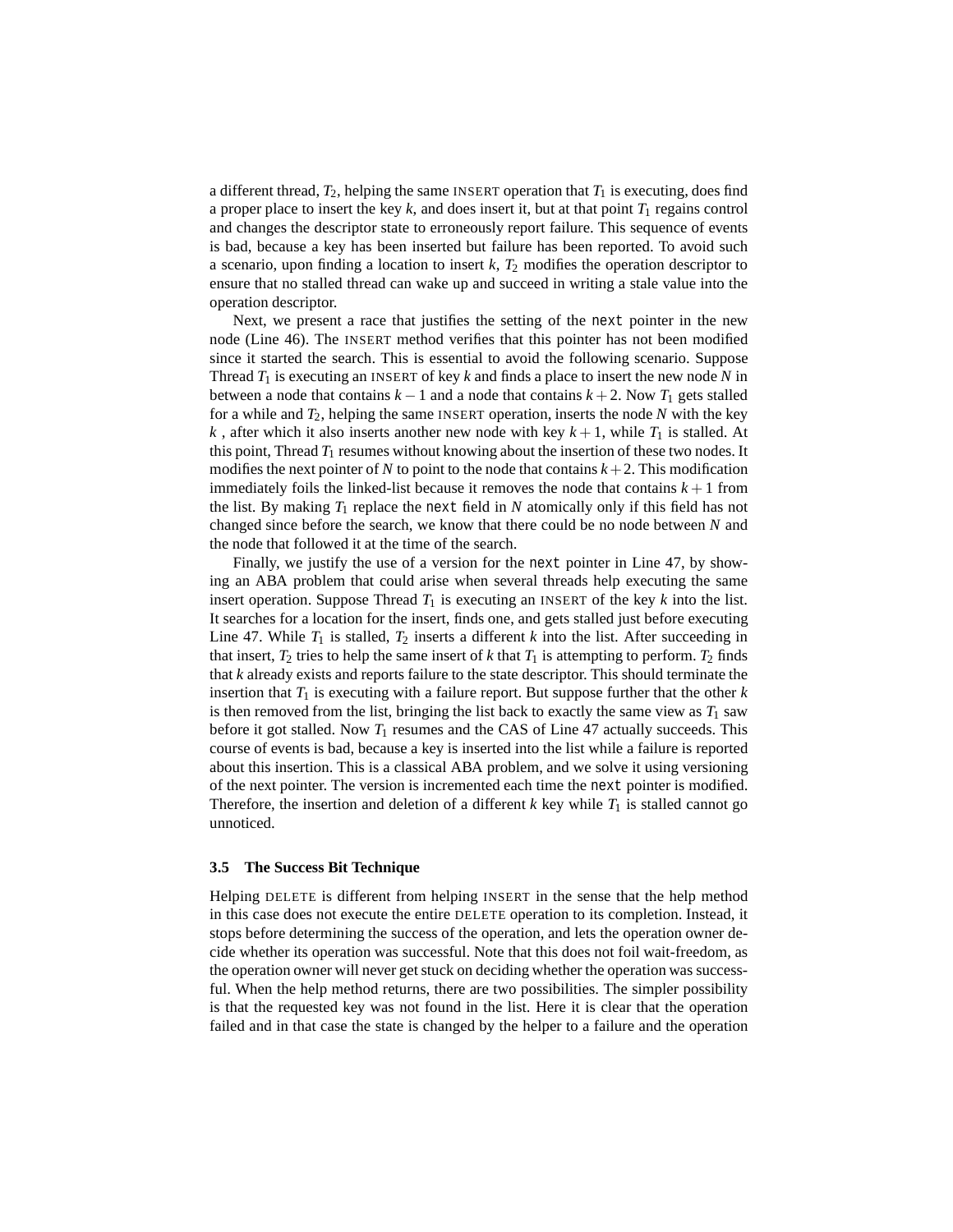| $long phase = maxPhase$ ):                                                                         | $\triangleright$ getting the phase for the op                            |
|----------------------------------------------------------------------------------------------------|--------------------------------------------------------------------------|
| state.set(tid, new OpDesc                                                                          |                                                                          |
| (phase, OpType.search_delete, new Node(key), null));                                               | $\triangleright$ publishing                                              |
| help (phase); $\triangleright$ when finished - no more pending operation with lower or equal phase |                                                                          |
| OpDesc op = state.get(tid);                                                                        |                                                                          |
| if $(op.type == OpType.determine_delete)$                                                          |                                                                          |
|                                                                                                    | $\triangleright$ Need to compete on the ownership of deleting this node: |
| return op.searchResult.curr.success.compareAndSet(false, true);                                    |                                                                          |
| return false;                                                                                      |                                                                          |
|                                                                                                    |                                                                          |
|                                                                                                    | 1: public boolean delete(int tid, int key) $\{$<br>$11: \}$              |

#### **Fig. 5.** The delete method

can terminate. The other possibility is that the requested key was found and deleted. In this case, it is possible that several DELETE operations for the same key were run concurrently by several operation owners and by several helping threads. As the delete succeeded, it has to be determined which operation owner succeeded. In such a case there are several operation owners for the deletion of the key *k* and only one operation owner can return success, because a single DELETE has been executed. The others operation owners must report failure. This decision is made by the operation owners (and not by the helping threads) in Line 9 of the DELETE method itself, depicted in Figure 5. It employs a designated success bit in each node. Whoever sets this bit becomes the owner of the deletion for that node in the list and can report success. We believe that this technique for determining the success of a thread in executing an operation in the presence of helping threads can be useful in future constructions of wait-free algorithms.

#### **3.6 Memory management**

The algorithm in this work relies on a garbage collector (GC) for memory management. A wait-free GC does not currently exist. This is a common difficulty for wait-free algorithms. A frequently used solution, which suits this algorithm as well, is Michael's Hazard Pointers technique [9]. Hazard pointers can be used for the reclamation of the operation descriptors as well, and not only for the reclamation of the list nodes themselves.

# **4 Highlights of the Correctness Proof**

We now briefly explain how this algorithm is proven correct. A full proof appears in the full version of this paper [11]. A full proof is crucial for a parallel algorithm as without it, one can never be sure that additional races are not lurking in the algorithm.

*Basic Concepts and Definitions.* The *mark bit*, is the bit on the next field of each node, and it is used to mark the node as logically deleted. A node can be marked or unmarked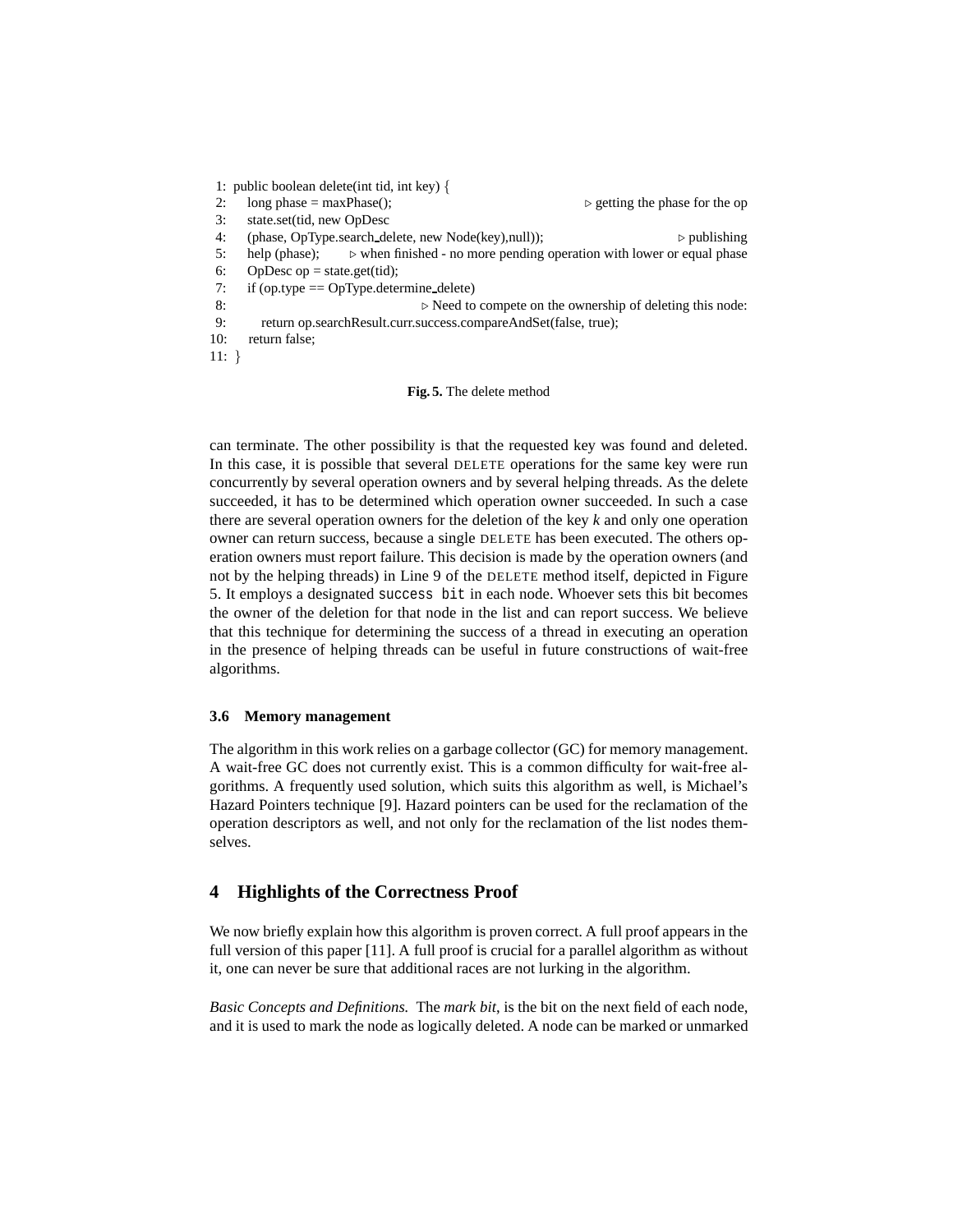according to the value of this bit. We define the nodes that are *logically in the list* to be the unmarked nodes that are reachable from the list's head. Thus, a *logical change* to the list, is a change to the set of unmarked nodes reachable from the head. We say that a node is an *infant node* if it has never been reachable from the head. These are nodes that have been prepared for insertions but have not been inserted yet.

In the proof we show that at the linearization point of a successful insert, the inserted value becomes logically in the list and that at a linearization point of a successful delete, a node with the given value is logically deleted from the list. To show this, we look at the actual *physical* modifications that may occur to the list.

*Proof Structure.* One useful invariant is that a *physical change* to the list can only modify the node's next field, as a node's key is final and never changes after the initialization of a node. A second useful invariant is that a marked node is never unmarked, and that it's next field never changes (meaning, it will keep pointing to the same node). This is ascertained by examining all the code lines that change a node's next field, and noting that all of them do it using a CAS which prevents a change from taking effect if the node is marked. We next look at all possible physical changes to a node's next field, and show that each of them falls in one of the following four categories:

- \* Marking: changing the mark bit of a node that is *logically in the list* to true.
- \* Snipping: physically removing a *marked* node out of the list.
- \* Redirection: a modification of an infant node's next pointer (in preparation for its insertion).
- \* Insertion: a modification of a non-infant node to point to an infant node (making the latter non-infant after the modification).

Proving that every *physical change* to a node's next field falls into one of the four categories listed above, is the most complicated part of the formal proof, and is done by induction, with several intermediate invariants. Finally, it is shown that any operation in the *marking* category matches a successful delete operation and any operation in the *insertion* category matches a successful insert operation. Thus, at the proper linearization points the linked list changes according to its specification. Furthermore, it is shown that physical operations in the *Redirection* and *Snipping* categories cause no *logical* changes to the list, which completes the linearizability proof.

To show wait-freedom, we claim that the helping mechanism ensures that a limited number of concurrent operations can be executed while a given insert or delete execution is pending. At the point when this number is exhausted, all threads will help the pending operation, and then it will terminates within a limited number of steps.

# **5 Linearization Points**

In this section we specify the linearization point for the different operations of the linked-list. The SEARCH method for a key *k* returns a pair of pointers, denoted *pred* and *curr*. The prev pointer points to the node with the highest key smaller than *k*, and the curr pointer points to the node with the smallest key larger than or equal to *k*. The linearization point of the SEARCH method is when the pointer that connects *pred* to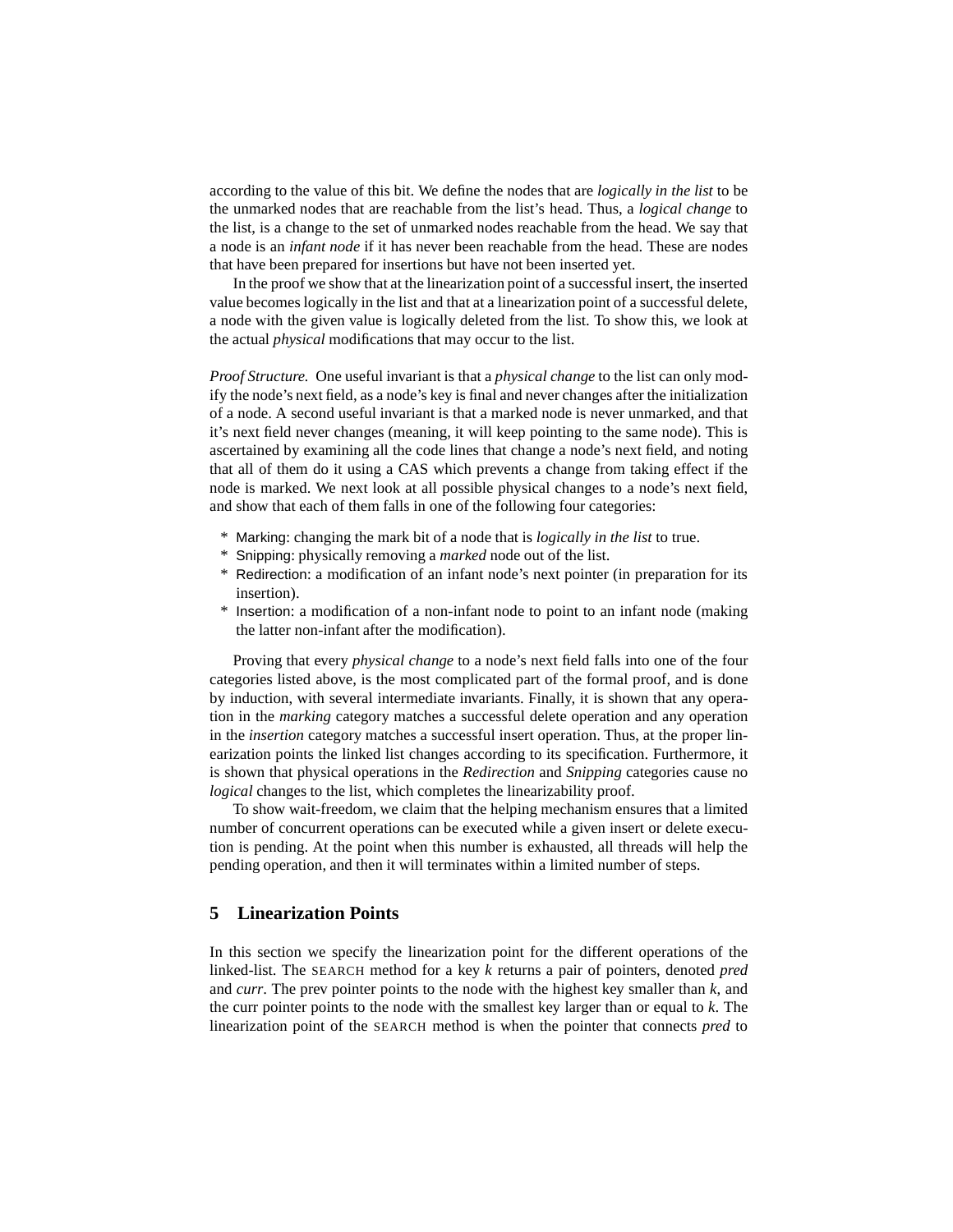*curr* is read. This can be either at Line 36 or 45 of the SEARCH method. Note that *curr*'s next field will be subsequently read, to make sure it is not *marked*. Since it is an invariant of the algorithm that a marked node is never unmarked, it is guaranteed that at the linearization point both *pred* and *curr* nodes were unmarked.

The linearization point for a CONTAINS method is the linearization point of the appropriate SEARCH method. The appropriate SEARCH method is the one called by the thread that subsequently successfully reports the result of the same CONTAINS operation. The linearization point of a *successful insert* is in Lines 47-48 (together they are a single instruction) of the *helpInsert* method. This is the CAS operation that physically links the node into the list. For a *failing insertion*, the linearization point is the linearization point of the SEARCH method executed by the thread that reported the failure.

The linearization point of a *successful delete* is at the point where the node is *logically* deleted, which means successfully marked. Note that it is possible that this is executed by a helping thread and not necessarily by the operation owner. Furthermore, the helping thread might be trying to help a different thread than the one that will eventually own the deletion. The linearization point of an *unsuccessful delete* is more complex. A delete operation may fail when the key is properly deleted, but a different thread is selected as the owner of the delete. In this case, the current thread returns failure, because of the failure of the CAS of the DELETE method (at Line 9). In this case, the linearization point is set to the point when the said node is logically deleted (marked). The linearization point of an *unsuccessful delete*, originating from simply not finding the key, is the linearization point of the SEARCH method executed by the thread that reported the failure.

# **6 The Fast-Path-Slow-Path Variation**

The idea behind the fast-path-slow-path [8] approach is to combine a (fast) lock-free algorithm with a (slower) wait-free one. The lock free algorithm provides a basis for a fast path and we use Harris's lock-free linked-list for this purpose. The execution in the fast path begins by a check whether a help is required for any operation in the slow path. Next, the execution proceeds with running the fast lock-free version of the algorithm while counting the number of contentions that end with a failure *(i.e., failed CASes)*. Typically, few failures occur and help is not required, and so the execution terminates after running the faster lock-free algorithm. If this fast path fails to make progress, the execution moves to the slow path, which runs the slower wait-free algorithm described in Section 3, requesting help (using an operation descriptor in its slot in the state array) and making sure the operation eventually terminates.

The number of CAS failures allowed in the fast path is limited by a parameter called MAX FAILURES. The help is provided by threads running both the fast and slow path, which ensures wait-freedom: if a thread fails to complete its operation, its request for help is noticed both in the fast and in the slow path. Thus, eventually all other threads help it and its operation completes. However, help is not provided as intensively as described in Section 3. We use the *delayed help* mechanism, by which each thread only offers help to other threads once every several operations, determined by a parameter called HELPING\_DELAY.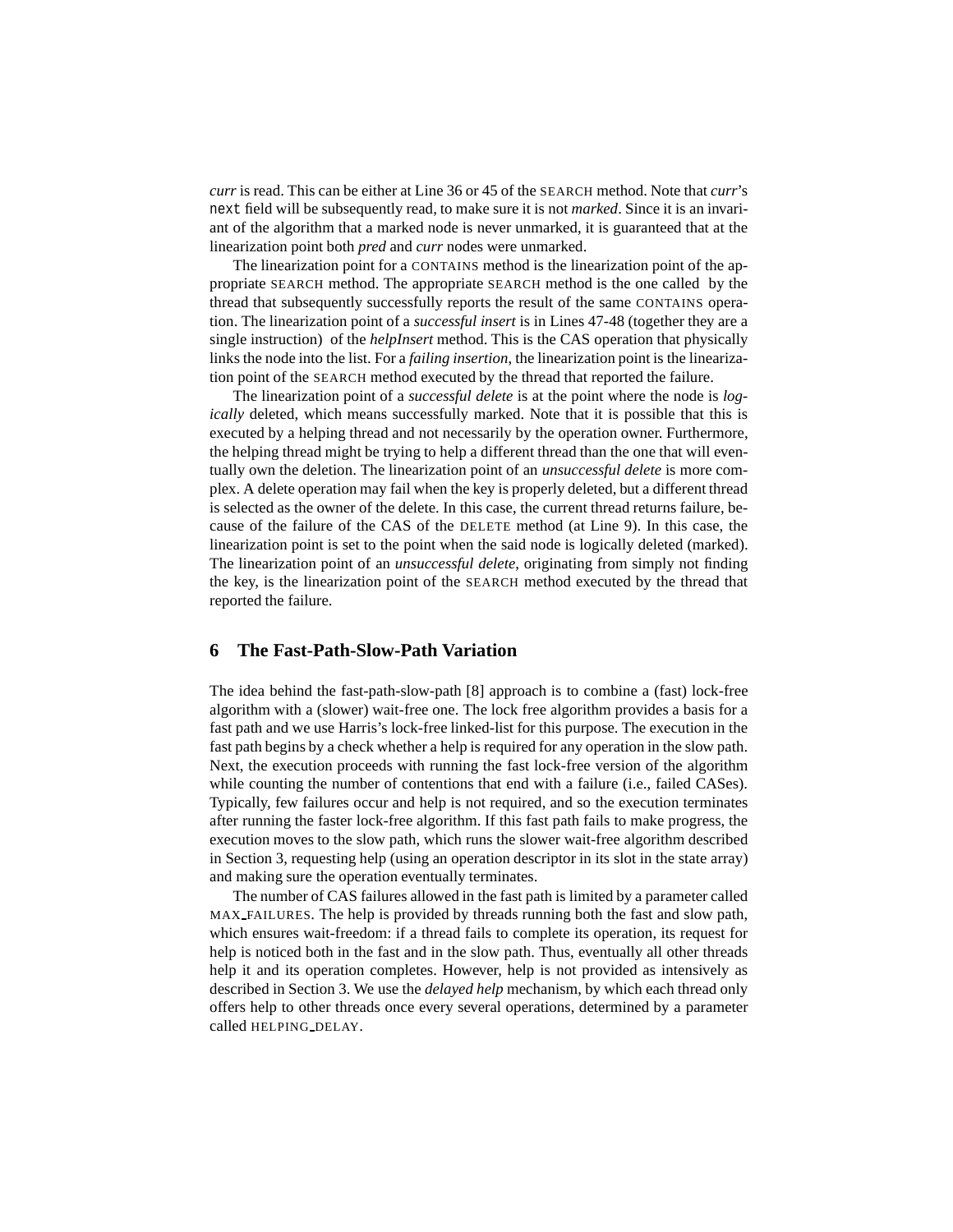Combining the fast-path and the slow-path is not trivial, as care is needed to guarantee that both paths properly run concurrently. On top of other changes, it is useful to note that the DELETE operation must compete on the success-bit even in the fast-path, to avoid a situation where two threads running on the two different paths both think they were successful in deleting a node. The full implementation of the fast-path-slow-path variation of the linked-list is described in [11].

# **7 Performance**

**Implementation and platform.** We compared four Java implementations of the linkedlist. The first is the lock-free linked-list of Harris, denoted *LF*, as implemented by Herlihy and Shavit in [6]. (This implementation was slightly modified to allow nodes with user-selected keys rather than the object's hash-code. We also did not use the *item* field.)

The basic algorithm described in Section is denoted *WF-Orig* in the graphs below. A slightly optimized version of it, denoted *WF-Opt*, was changed to employ a delayed help mechanism, similar to the one used in the fast-path- slow-path extension. This means that a thread helps another thread only once every *k* operations, where *k* is a parameter of the algorithm set to 3. The idea is to avoid contention by letting help arrive only after the original thread has a reasonable chance of finishing its operation on its own. This optimization is highly effective, as seen in the results. Note that delaying help is not equivalent to a fast-path-slow-path approach, because all threads always ask for help (there is no fast path). All the operations are still done in the *helpInsert* and *helpDelete* methods.

The fast-path-slow-path algorithm, denoted *FPSP*, was run with the HELPING DELAY parameter set to 3, and MAX FAILURES set to 5. This algorithm combines the new waitfree algorithm described in this paper with Harris's lock-free algorithm, to achieve both good performance and the stronger wait-freedom progress guarantee.

We ran the tests in two environments. The first was a SUN's Java SE Runtime, version 1.6.0 on an IBM x3400 system featuring 2 Intel(R) Xeon(R) E5310 1.60GHz quad core processors (overall 8 cores). The second was a SUN FIRE machine with an UltraSPARC T1 8 cores each running four hyper-threads.

**Workload and methodology.** In the micro-benchmarks tested, we ran each experiment for 2 seconds, and measured the overall number of operations performed by all the threads during that time. Each thread performed 60% CONTAINS, and 20% INSERT and DELETE operations, with keys chosen randomly and uniformly in the range [1,1024]. The number of threads ranges from  $1-16$  (in the Intel(R) Xeon(R)) or from  $1-32$  (In the UltraSPARC). We present the results in Figure 6. The graphs show the total number of operations done by all threads in thousands for all four implementations, as a function of the number of threads. In all the tests, we executed each evaluation 8 times, and the averages are reported in the figures.

**Results.** It can be seen that the fast-path-slow-path algorithm is almost as fast as the lock-free algorithm. On the Intel machine, the two algorithms are barely distinguishable; the difference in performance is 2-3%. On the UltraSPARC the fast-path-slowpath suffers a noticeable (yet, reasonable) overhead of 9-14%. The (slightly optimized) basic wait-free algorithm is slower by a factor of 1.3–1.6, depending on the number of